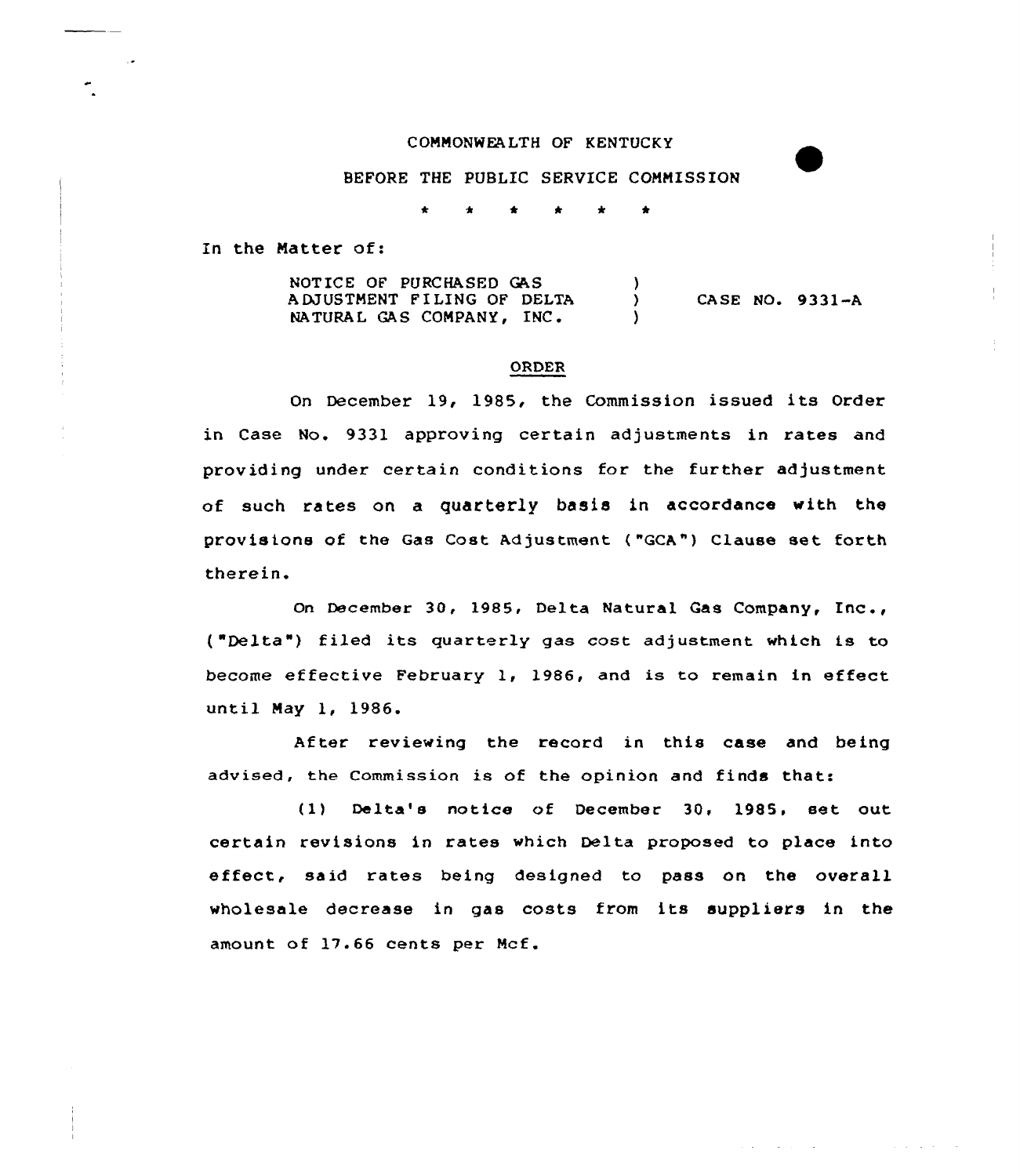(2) Delta's notice set out <sup>a</sup> total refund adjustment of 5.71 cents per Mcf, replacing the previous adjustment of 2.32 cents per Mcf. This adjustment includes a current quarter supplier refund of \$157,284 plus interest which is due Delta's customers.

(3) Delta's notice set out a current quarter actual adjustment in the amount of 11.26 cents per Ncf to compensate for previous over-recovery of gas cost by the company through the operation of its gas cost recovery procedure.

(4) Delta's notice set out a balance adjustment of (4.19) cents per Mcf to compensate for over- and under-collections which occurred as a result of previous gas cost, xefund and balance adjustments.

(5) Delta proposed a gas cost recovery rate in the amount of  $$3.5633$  per Mcf. This is a decrease of  $$0.2108$  per Ncf from the rate previously in effect. The decrease xepresents the combined effect of the supplier decrease, refund, actual and balance adjustments.

(6) Delta's adjustment in rates contained in the Appendix to this Order under the gas cost adjustment provisions approved by the Commission in its Order in Case No. 9331 dated December 19, 1985, should be effective with final meter readings on and after February 1, 1986.

 $-2-$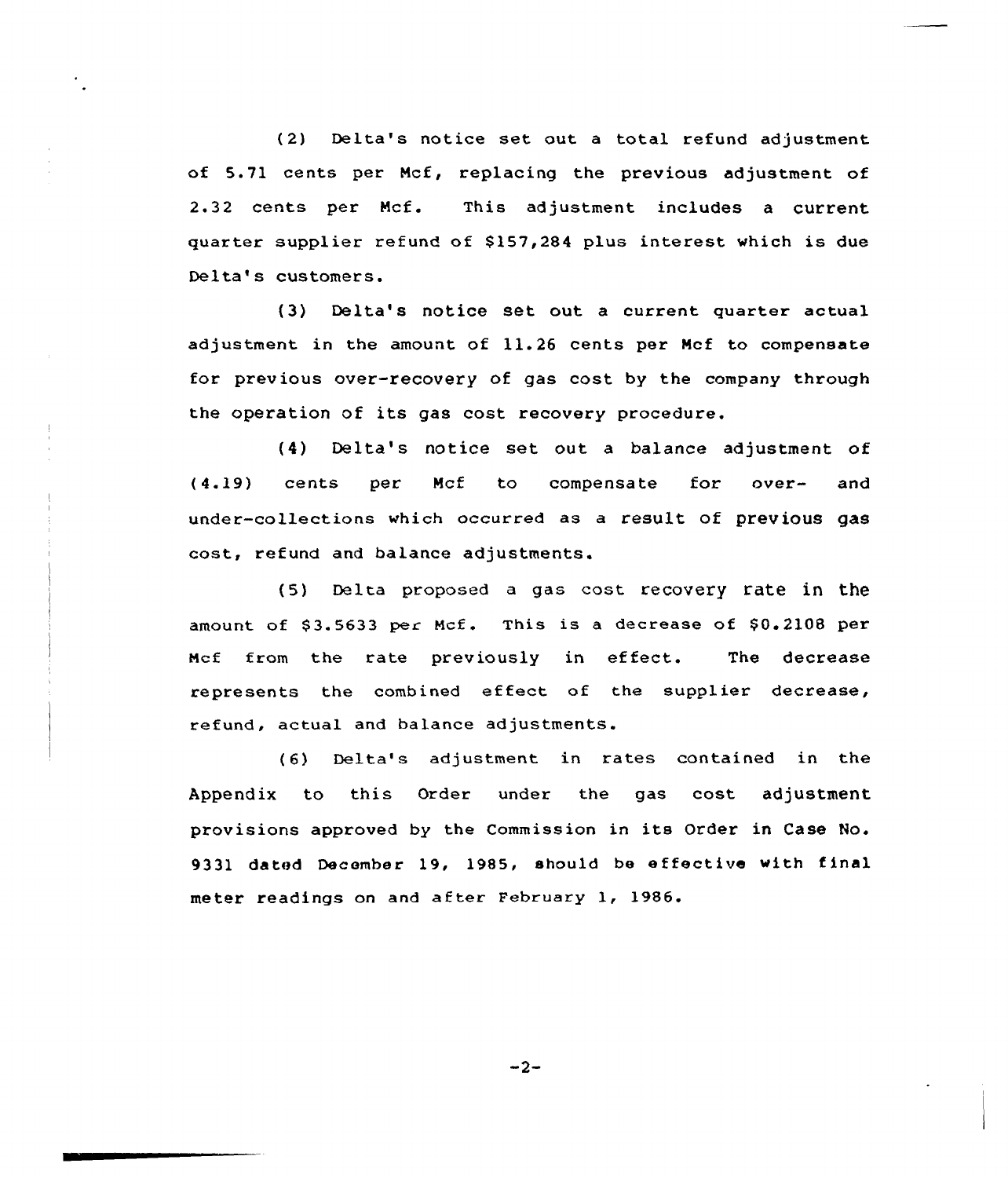(7) Delta should submit copies of each gas purchase contract and all other agreements, options or similar such documents, and all amendments and modifications thereof related to the procurement of purchased gas. Any changes in the documents, including price escalations, or any new agreements entered into after the initial submission, shall be submitted at the time they are entered into. Where gas is purchased from utility-owned or controlled sources, or the contract contains a price escalation clause, those facts should be noted and Delta should explain and justify them in writing.

(S} Delta should provide in all future GCA filings <sup>a</sup> listing of Delta Resources' suppliers, volumes purchased and prices for the three- month period included in the actual adjustment calculation in the filing.

As this information is to be used to evaluate the reasonableness of Delta's gas costs, Delta should also provide <sup>a</sup> statement showing the effect on its gas cost of purchasing available supplies of lower cost gas for Delta customers rather than for its own supplies.

IT IS THEREFORE ORDERED that:

( 1} The rates in the Appendix to this Order be and they hereby are authorized effective with final meter readings on and after February 1, 1986.

(2) The gas cost recovery rate shall be 83.5633 per Mcf effective with final meter readings on and after February 1, 1986.

 $-3-$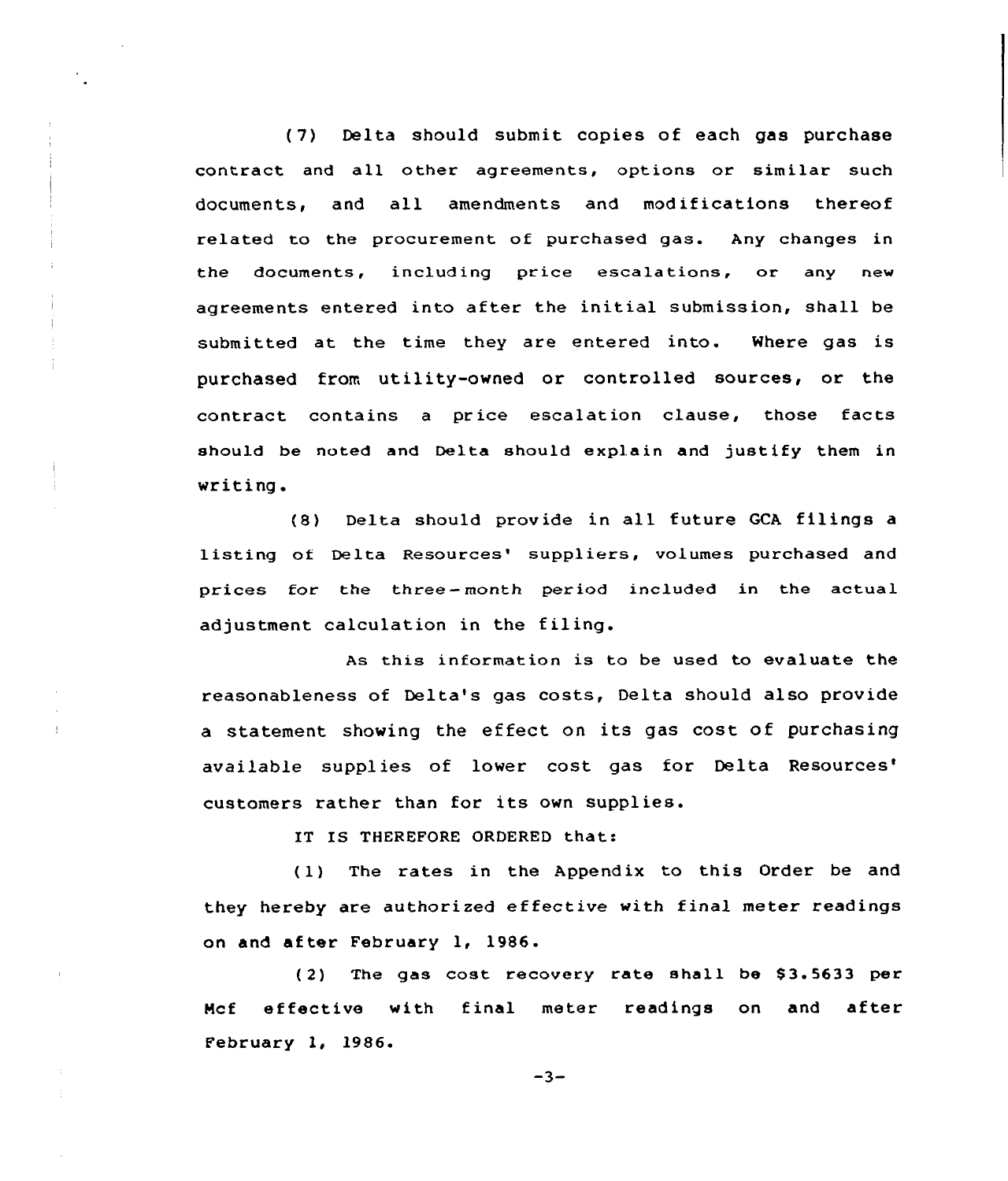(3) Within 30 days of the date of this Order Delta shall file with this Commission its revised tariffs setting out the rates authorized herein.

(4) Within 20 days of the date of this Order Delta shall provide the information requested herein concerning its supplier contracts and comply with all provisions of that request in the future.

(5) In all future GCA filings Delta shall provide the information requested herein concerning Delta Resources.

Done at Frankfort, Kentucky, this 17th day of January, 1986.

PUBLIC SERVICE CONNISSION

Chairman Vice Chairman

Commissioner Williams did not participate in this case. commiss io ner

ATTEST:

 $\mathbf{1}$ 

 $\Delta \sim 10$ contact of the

**Secretary** 

**Service** State

**College**